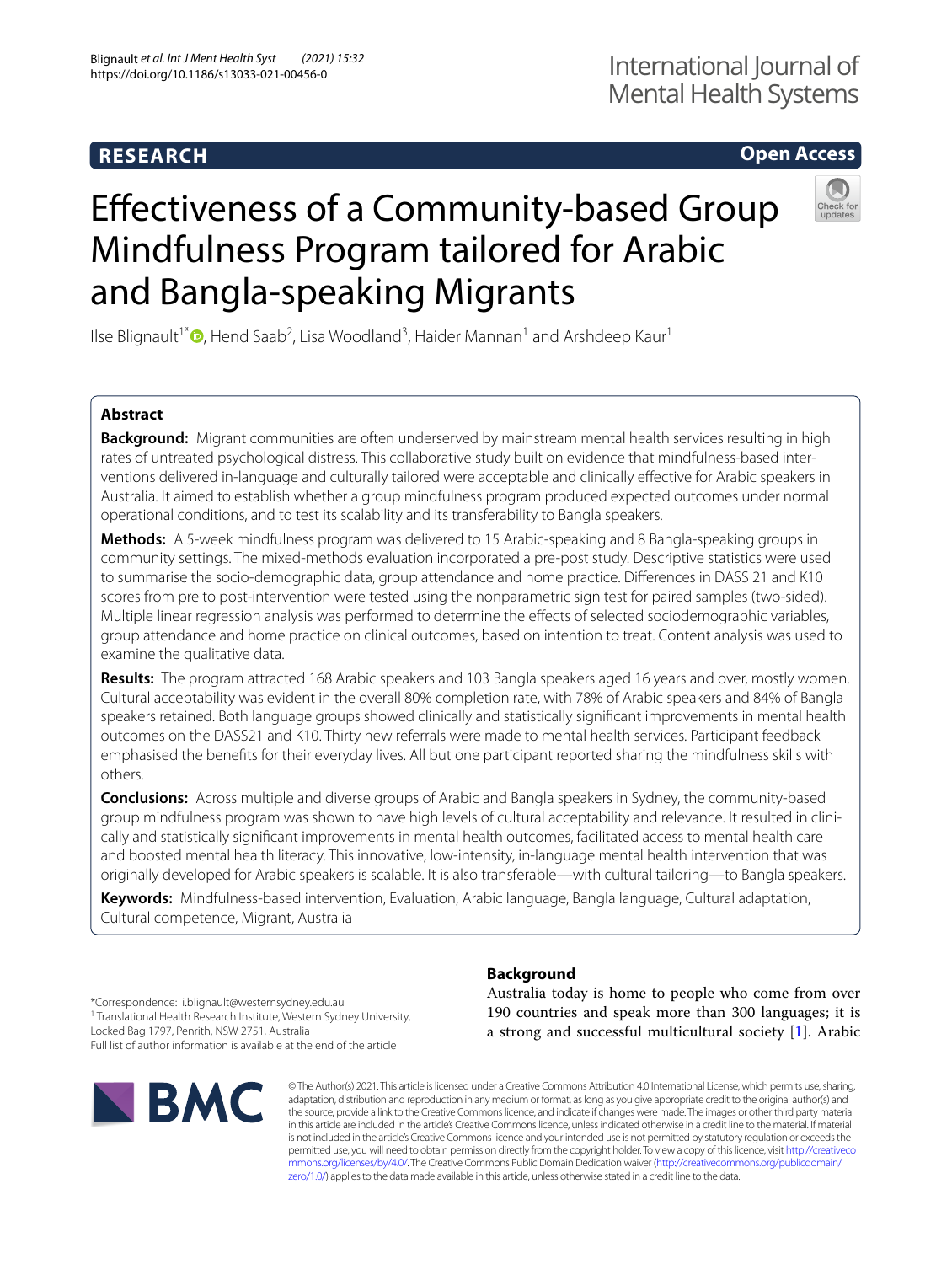speakers constitute a relatively large and long-established non-English-speaking language group. In recent decades they have been joined by arrivals from a range of countries in the Middle East and North Africa, as well as new and emerging communities from Asia [\[2](#page-11-1), [3\]](#page-11-2). Despite high levels of need, migrants and refugees face multiple barriers in accessing mental health care  $[4]$ . Those from non-English-speaking countries are often underserved by mainstream mental health services, particularly when translation is required [\[5](#page-11-4)].

In New South Wales (NSW), Australia's most populous state, 28% of residents were born overseas, 47% have at least one parent who was born overseas and 25% speak a language other than English at home [[6\]](#page-11-5). Arabic is the fourth most common language other than English spoken in South Eastern Sydney Local Health District (SESLHD) [[5\]](#page-11-4) and the second most common in Sydney Local Health District (SLHD) [\[7](#page-11-6)]. Speakers of the Bangla (or Bengali) language constitute a signifcant new and emerging community in both health districts [\[8](#page-11-7)].

This paper reports on the third phase of an ongoing program of research into translated and culturally adapted mindfulness-based interventions, conducted in 2017–19. Earlier studies with Arabic-speaking community members (Phase 1 in 2014–15 [[9\]](#page-11-8) and Phase 2 in 2016–17  $[10, 11]$  $[10, 11]$  $[10, 11]$  $[10, 11]$ ) demonstrated that mindfulness was compatible with their cultural and religious practices and improved psychological wellbeing. Those studies showed that an Arabic Mindfulness CD was efective when used as a self-management tool in the home setting [\[9](#page-11-8)] and within a group program  $[10, 11]$  $[10, 11]$  $[10, 11]$  $[10, 11]$ . Qualitative data collected in Phase 2 indicated that the mindfulness program increased participants' understanding of the connection between physical and emotional pain, their ability to deal with past trauma and everyday problems, and enabled more focused religious practice. The group setting provided opportunities for connecting with other women and peer support [\[10](#page-11-9), [11](#page-11-10)].

Based on these promising results, the Central and Eastern Sydney Primary Health Network (CESPHN), whose boundaries align with SESLHD and SLHD, commissioned the SESLHD Multicultural Health Service to deliver the group mindfulness program to Arabic- and Bangla-speaking communities in their region, and evaluate process and outcomes (Phase 3). This collaborative multi-site project brought together a large primary care organisation, two mental health services and many community groups. The broader project objectives included delivering the program to the target communities in order to reduce psychological distress, depression, anxiety and stress; developing in-language resources to support the program; and training bilingual mental health clinicians and community workers in mindfulness-based interventions. As in the earlier studies, the main evaluation questions concerned the acceptability and clinical utility of the group mindfulness program for each community. We also examined the combined dataset to determine the efects of selected sociodemographic variables and intervention exposure on mental health outcomes.

In terms of the Sax Institute's Translational Research Framework [[12\]](#page-11-11), Phase 3 was positioned primarily as an efectiveness study in that it aimed to establish whether the group mindfulness program produced the expected outcomes under normal operational conditions. In addition, the project tested its transferability to another language group and its scalability, i.e. integration of this innovative program into the wider health system.

#### **Methods**

#### **Target group and setting**

The group mindfulness program, which targeted Arabic- and Bangla-speaking community members aged 16–65 years, was widely advertised within health and community networks through fyers, social media and word of mouth. It was delivered in suburbs with high numbers of Arabic-speaking or Bangla-speaking residents at venues regularly used by the target population, such as migrant resource centres and community facilities attached to mosques and churches. Most groups were held in the morning; a couple in the evening. Refreshments were provided for all groups. Child minding was provided when required.

#### **Intervention**

Box [1](#page-2-0) provides an overview of the program content. Development of the Arabic Mindfulness CD, an adaptation of a popular English-language resource, is described in Blignault et al. [\[9](#page-11-8)]. A new Bangla Mindfulness CD was developed as part of Phase 3. Other program materials included a 43-page participant handbook and handouts that were translated by accredited translators into Arabic and Bangla. A Bangla-speaking working group of bilingual mental health professionals and community members provided advice on translation and cultural adaptation of the program for their community.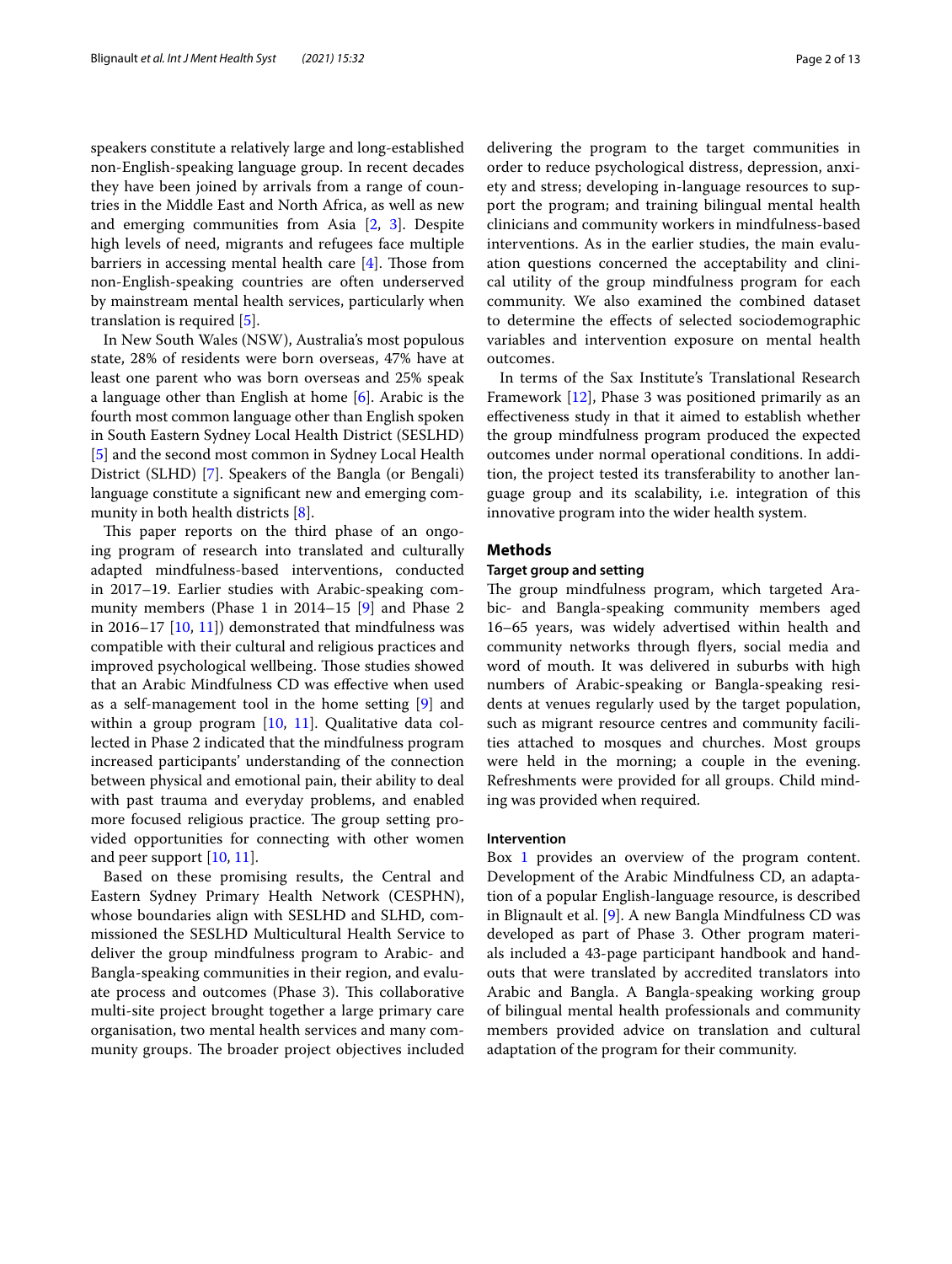#### <span id="page-2-0"></span>*Box 1. Overview of the CALD Group Mindfulness Program*

*Group session 1: Introduction to Mindfulness*

- Aim: To present mindfulness concepts to participants, highlight its origins and benefts, and explore the cultural and spiritual relevance of mindfulness practices.
- Mindfulness practice: Grounding exercise with sensory awareness; Mindfulness breathing.

*Group session 2: Stress and Stress Management*

- Aim: To educate participants about stress and the stress response from an evolutionary perspective, help them identify their own stress symptoms, and provide them with mindfulness skills to manage stress.
- Mindfulness practice: Grounding exercise with sensory awareness; Mindfulness breathing; Leaves on a Stream.

*Group session 3: Self and the Observing Self*

- Aim: To identify judgement and self-judgement and teach participants to let go and disentangle from negative self-judgement using mindfulness, and guide participants towards establishing or recognising their own sense of self.
- Mindfulness practice: Grounding exercise with mindfulness breathing; Body scan with Leaves on a Stream.

*Group session 4: Loving Kindness and Self-Compassion*

Aim: To guide participants towards reinforcing their sense of self and nurturing that sense of self through loving kindness and self-compassion.

Mindfulness practice: Mindfulness breathing with body scan; Loving kindness and self-compassion exercise.

*Group session 5: Managing Painful Emotions*

Aim: To educate participants about biological and psychological pain and introduce mindfulness practices as a means to reduce suffering.

Mindfulness practice: Grounding exercise with sensory awareness; Body scan and sitting with difficult emotions; Mindfulness breathing; Leaves on a Stream

Participants were required to attend group sessions once a week for fve weeks, with home practice in between. Sessions were conducted in Arabic, Bangla, or the group language and English. They were co-facilitated by bilingual psychologists and trained community workers who emphasised the cultural and spiritual relevance of mindfulness practice in their explanations and examples, tailoring the content according to the needs of each group (e.g. young mothers, older women or men). The cofacilitators maintained weekly contact with all participants, providing telephone support between sessions as required. All groups were overseen by the clinical lead (second author, HS) who provided ongoing supervision for the co-facilitators and coordinated referrals for additional mental health care.

Participants who indicated a high level of psychological distress at the start or during the program were followed up by the bilingual psychologist and referred for further support to mental health services, psychologists or the NSW Service for the Treatment and Rehabilitation of Torture and Trauma Survivors (STARTTS).

#### **Evaluation** *Design*

The mixed-methods evaluation incorporated a pre-post study. Quantitative data were collected at the frst and fnal group sessions. Participants completed a feedback form with open-ended questions at the end of each weekly session. The co-facilitators kept a record of group attendance and referrals and made notes on group processes and participants' comments during the sessions and afterwards.

#### *Measures*

The data collection tools comprised a questionnaire capturing sociodemographic data and knowledge and perception of mindfulness, and two standardised psychometric instruments—the K10+and DASS21. Both instruments are widely used in the Australian context, where the  $K10+$  forms part of the National Outcomes and Casemix Collection  $[13]$  $[13]$ . The K10 yields a global measure of psychological distress based on symptoms that a person has experienced in the past month [\[14](#page-11-13)]. The  $K10$  + includes four additional questions enquiring about the individual's ability to work and carry out dayto-day activities, the number of times the person has seen a doctor or other health professional due to mental health issues, and how often physical health problems have been the main cause of these issues  $[15]$  $[15]$ . The NSW Transcultural Mental Health Centre has produced translated versions in over 27 languages, including Arabic and Bangla  $[16]$  $[16]$  $[16]$ . The DASS21 is a 21-item questionnaire that includes three self-report scales measuring depression, anxiety and stress [[17,](#page-11-16) [18](#page-11-17)]. It has been translated and validated in both Arabic and Bangla [[19,](#page-11-18) [20](#page-11-19)]. Questions in the weekly feedback form asked which components of the group session were most helpful and not helpful, whether participants had practised the mindfulness exercises at home and, if so, for comments about their experience. The post-program questionnaire included an extra question about sharing the mindfulness skills with others. All evaluation tools were translated into Arabic and Bangla by accredited translators and checked by other accredited translators and community members.

#### *Analysis*

Quantitative analyses were conducted using IBM SPSS Statistics V26 and SAS 9.4. Descriptive statistics were used to summarise the socio-demographic data, group attendance and home practice. Pre and post-measures of mental health on the  $K10+$  and the DASS21 subscales were compared using the paired-sample sign test (two-sided), as the data were not normally distributed. The null hypothesis for the sign test is the median difference is zero. Multiple linear regression analysis was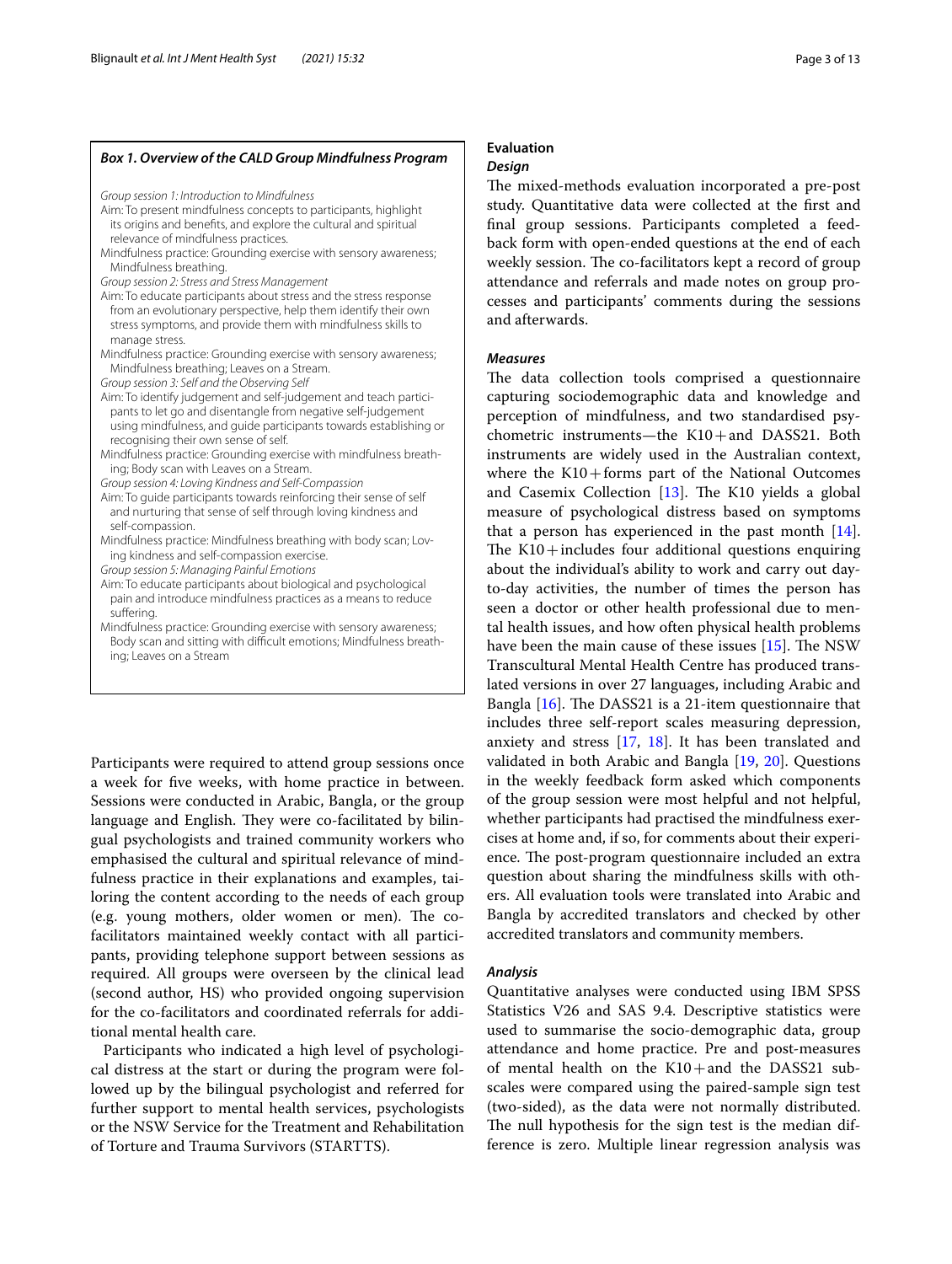performed to determine the efects of age, years in Australia, education, language spoken at home, gender, group language, home practice and group attendance on diferences between post and pre-measures of mental health. The analysis was conducted with the main efects of the predictors only and with the main efects plus the home practice x group attendance interaction or joint effect. Intention to treat analysis involved multiple imputation all missing data; it was performed 25 times. Multiple linear regression analysis was performed using each imputed data set and the results combined to obtain pooled estimates of regression coefficients and their 95% confdence intervals. Higher scores on both psychometric instruments indicate higher distress, thus a negative post–pre diference indicates improvement in mental health.

Participant feedback in Arabic and Bangla was translated into English by the bilingual co-facilitators for examination. Qualitative content analysis of the data was undertaken manually by two researchers who worked collaboratively [[21\]](#page-12-0).

#### *Ethics*

Ethics approval was obtained from the SESLHD Human Research Ethics Committee. Written consent was obtained by the co-facilitators who went through the Participant Information Sheet (available in Arabic/Bangla and English) and answered any questions. The study was monitored by a steering committee comprising the principal investigators (authors LW, HS and IB) and staf and managers from the health services involved.

#### **Results**

The evaluation findings are organised under five main headings: (1) Participant characteristics, (2) Program adherence, (3) Mental health outcomes, (4) Referrals and (5) Participant experiences.

#### **Participant characteristics**

Over a two-year period, 23 group mindfulness programs were facilitated across the region: 15 for Arabic speakers and 8 for Bangla speakers. Fifteen groups were women only, 1 was men only (Arabic) and 7 were mixed. They attracted a total of 271 participants aged 16 years and over, of whom 218 (80%) completed the program: 131  $(78%)$  Arabic speakers and 87  $(84%)$  Bangla speakers. The group size ranged from 8 to 18 with a mean, median and mode of 13. Those who dropped out mostly did so after one or two sessions. Common reasons included overseas travel, family sickness and the time conficting with English classes. Using logistic regression, we found there were no diferences between dropouts and participants retained on baseline DASS21 and K10+scores (results not given).

#### *Arabic‑speaking groups*

Across all the Arabic-speaking groups168 participants were recruited; 83% female. Most fell into the 26–35 and 56–65 age groups. Seventy-nine per cent were overseasborn, mostly in Lebanon, Egypt or Iraq; just over half had lived in Australia for eleven or more years. Overall, 42% spoke only Arabic at home and 48% Arabic and English. Sixty-two per cent were Muslims and 54% possessed a post-school qualifcation. (See Additional fle [1](#page-10-0) for sociodemographic characteristics of participants recruited).

Pre-intervention, 72% of Arabic speakers recruited reported some degree of psychological distress, with 78% of participants retained scoring 'mild' (20–24), 'moderate' (25–29), or 'severe' (30–50) on the K10. (See Additional fle [2](#page-10-1) for pre and post K10 and DASS21 categories for participants retained.) Most had little knowledge of mindfulness. (See Additional file [3](#page-10-2) for pre and post knowledge and attitudes for participants retained.)

#### *Bangla‑speaking groups*

Across all the Bangla-speaking groups 103 participants were recruited, of whom all but six were female. Most fell into the 26–35 and 36–45 age groups. All but two were born in Bangladesh; 26% had lived in Australia for under three years and 45% for under seven years. Ninety-two per cent were Muslim and most had post-school education including 59% with a university qualifcation (Additional fle [1](#page-10-0)).

Pre-intervention, 71% of Bangla speakers recruited reported some degree of psychological distress, with 68% of participants retained scoring 'mild', 'moderate' or 'severe' on the K10 (Additional fle [2](#page-10-1)). Most knew little about mindfulness (Additional fle [3\)](#page-10-2).

#### **Program adherence**

#### *Arabic‑speaking groups*

Of the 131 participants retained (78% retention rate), 98% attended at least three group sessions and 88% reported at least three weeks of home practice (Table [1](#page-4-0)). Women were more likely to complete the program than men (84% vs 70%).

#### *Bangla‑speaking groups*

All of the 87 participants retained (84% retention rate) attended at least three group sessions and 93% reported at least three weeks of home practice (Table  $1$ ). There were no notable diferences between participants who dropped out and those who completed the program**.**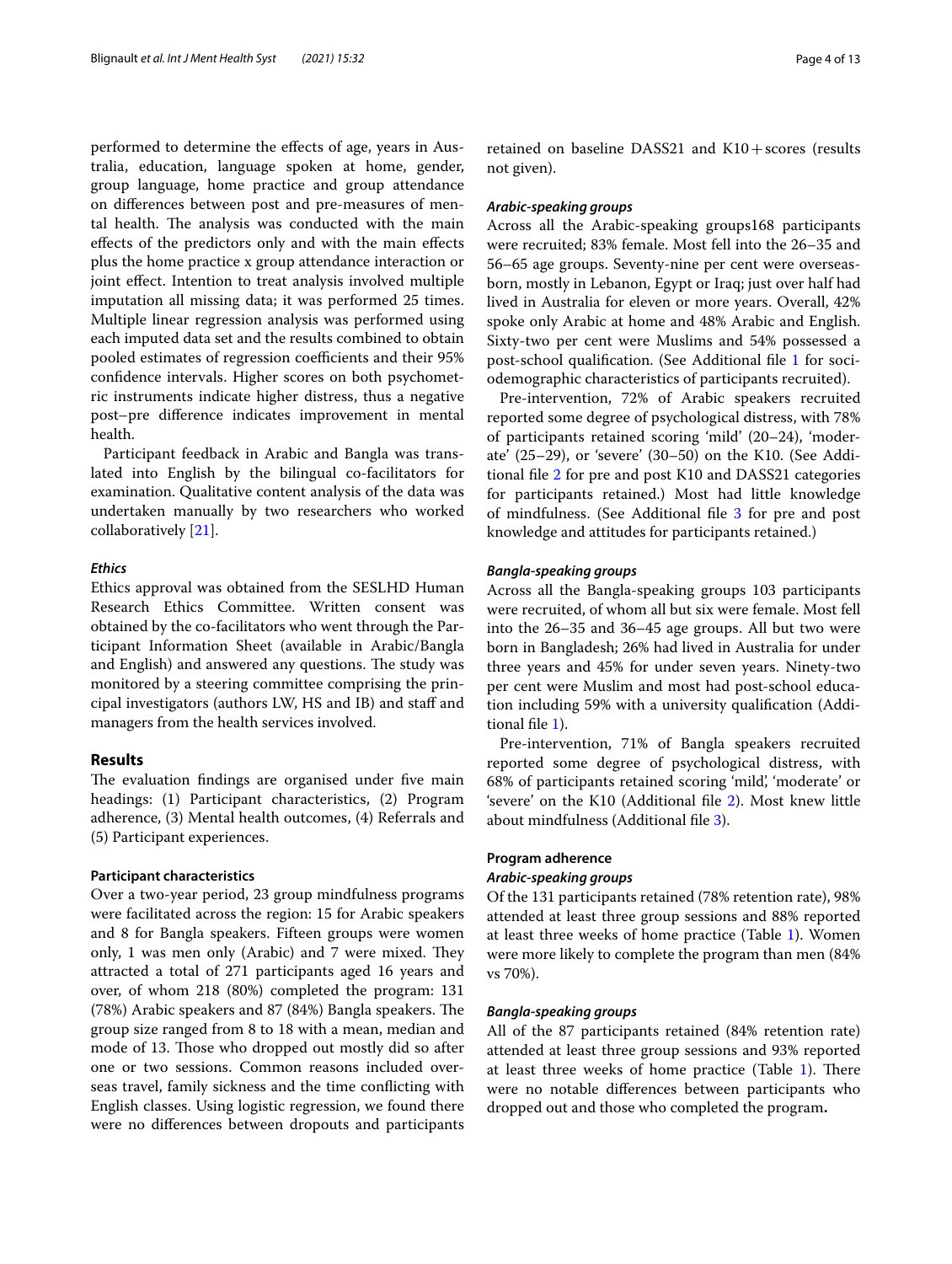| Number of group sessions attended |           |      | Number of weeks home practice |    |      |  |
|-----------------------------------|-----------|------|-------------------------------|----|------|--|
| <b>Sessions</b>                   | $\%$<br>n |      | Weeks                         | n  | %    |  |
| Arabic speakers ( $N = 131$ )     |           |      |                               |    |      |  |
|                                   |           | O    |                               | 3  | 2.3  |  |
|                                   |           | 2.3  |                               | 13 | 9.9  |  |
|                                   | 13        | 9.9  |                               | 23 | 17.6 |  |
|                                   | 50        | 38.2 |                               | 47 | 35.9 |  |
|                                   | 65        | 49.6 | 4                             | 45 | 34.4 |  |
| Bangla speakers ( $N = 87$ )      |           |      |                               |    |      |  |
|                                   |           |      |                               |    |      |  |
|                                   |           |      |                               | 6  | 6.9  |  |
|                                   |           | 12.6 |                               | 18 | 20.7 |  |
|                                   | 30        | 34.5 |                               | 40 | 46.0 |  |
|                                   | 46        | 52.9 |                               | 23 | 26.4 |  |

<span id="page-4-0"></span>**Table 1.** Group attendance and home practice by language group—Participants retained

#### **Mental health outcomes**

#### *Pre‑post comparisons*

For both Arabic and Bangla speakers, post-program measures on the DASS21 subscales and the  $K10+$ showed improvement. The median differences in depression, anxiety and stress were statistically signifcant (all p<0.001) (Table [2\)](#page-4-1). Clinically, more participants scored 'normal' or 'mild' and fewer participants scored 'moderate' to 'extremely severe' (Additional fle [2\)](#page-10-1). Similarly, the median diferences in psychological distress were statistically significant (all  $p < 0.001$ ) (Table [2](#page-4-1)), with more participants scoring 'well' to 'mild' and fewer participants

<span id="page-4-1"></span>

| Table 2. Pre-post comparisons on DASS21 and K10 + by language group—Participants retained |  |
|-------------------------------------------------------------------------------------------|--|
|-------------------------------------------------------------------------------------------|--|

| Measure                                                                                                   | Mean score  |              | Sign test for pre-post<br>change |           |  |
|-----------------------------------------------------------------------------------------------------------|-------------|--------------|----------------------------------|-----------|--|
| Variable                                                                                                  | Pre-program | Post-program | z                                | 2-sided p |  |
|                                                                                                           | M(SD)       | M (SD)       |                                  |           |  |
| Arabic-speakers ( $N = 131$ )                                                                             |             |              |                                  |           |  |
| DASS21 subscales                                                                                          |             |              |                                  |           |  |
| Depression                                                                                                | 9.2(5.5)    | 4.2(4.2)     | $-8.48$                          | < 0.001   |  |
| Anxiety                                                                                                   | 8.2(5.5)    | 3.7(4.1)     | $-7.64$                          | < 0.001   |  |
| <b>Stress</b>                                                                                             | 11.3(5.2)   | 5.3(4.1)     | $-9.28$                          | < 0.001   |  |
| $K10+$                                                                                                    |             |              |                                  |           |  |
| K10 score                                                                                                 | 27(9.6)     | 18.5(7.1)    | $-8.94$                          | < 0.001   |  |
| Q11. Days of inability to work due to mental health issues in past four weeks                             | 3.9(5.3)    | 1.8(4.4)     | $-6.52$                          | < 0.001   |  |
| Q12. Days of cutting down work due to mental health issues in past four weeks<br>(apart from days in Q11) | 9.2(8.9)    | 4.1(6.3)     | $-6.19$                          | < 0.001   |  |
| Bangla-speakers ( $N = 87$ )                                                                              |             |              |                                  |           |  |
| DASS21 subscales                                                                                          |             |              |                                  |           |  |
| Depression                                                                                                | 8.0(5.3)    | 4.6(4.0)     | $-5.7$                           | < 0.001   |  |
| Anxiety                                                                                                   | 7.2(5.9)    | 4.0(4.1)     | $-6.32$                          | < 0.001   |  |
| <b>Stress</b>                                                                                             | 9.4(5.2)    | 5.6(4.1)     | $-6.96$                          | < 0.001   |  |
| $K10+$                                                                                                    |             |              |                                  |           |  |
| K10 score                                                                                                 | 23.8(8.1)   | 17.2(5.9)    | $-7.11$                          | < 0.001   |  |
| Q11. Days of inability to work due to mental health issues in past four weeks                             | 2.4(3.6)    | 0.7(1.9)     | $-5.05$                          | < 0.001   |  |
| Q12. Days of cutting down work due to mental health issues in past four weeks<br>(apart from days in Q11) | 4.8(6.1)    | 2.0(3.7)     | $-5.48$                          | < 0.001   |  |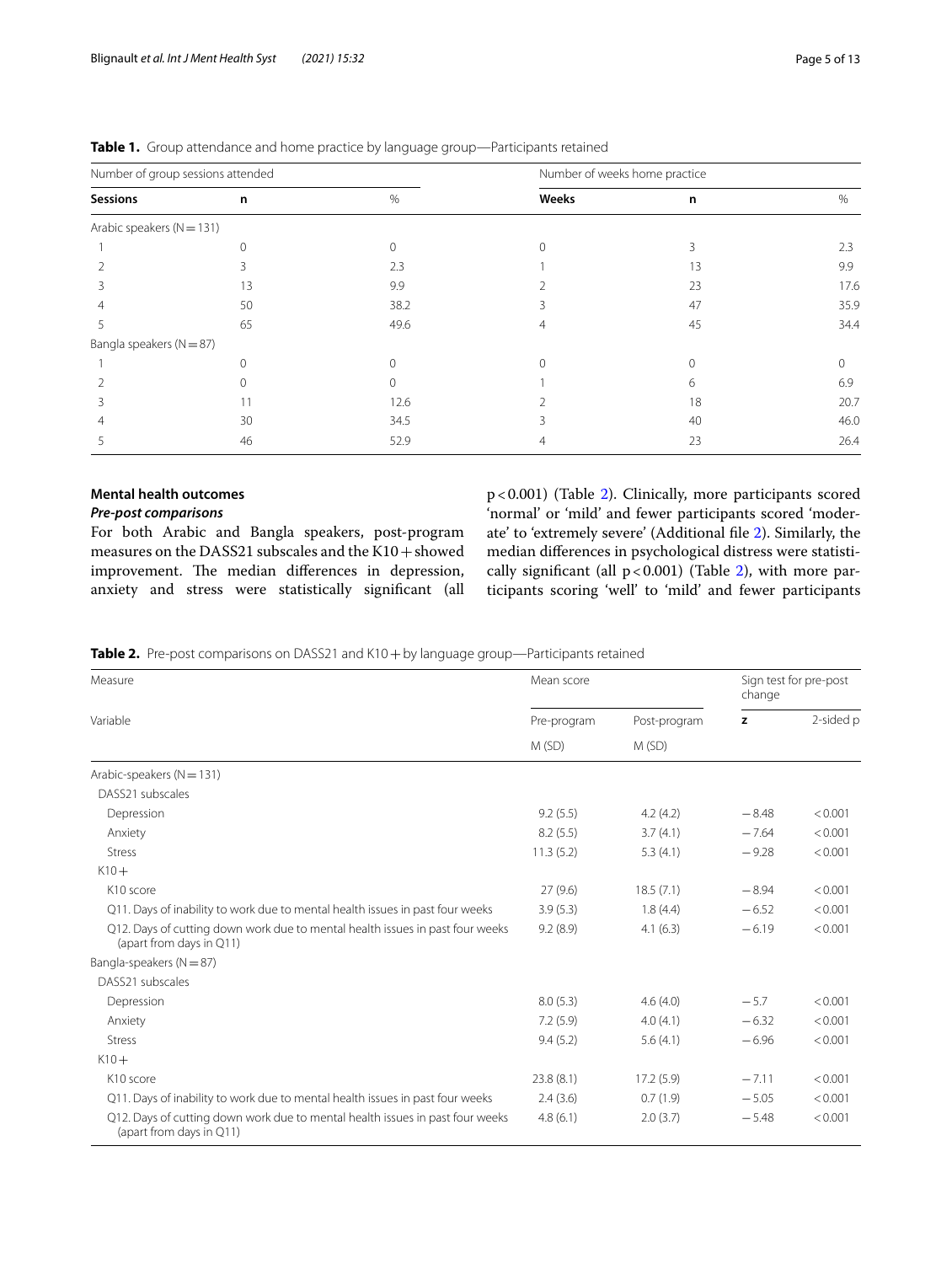| Outcome<br>Difference in K10<br>Difference in<br>Difference in K10<br>Difference in DASS<br>Difference in DASS                                              | Difference in DASS             |
|-------------------------------------------------------------------------------------------------------------------------------------------------------------|--------------------------------|
| K10 Q11 (Days of<br>Q12 (Days of cutting<br>depression<br>anxiety<br>score<br>inability to work)<br>down work apart<br>from days in Q11)                    | stress                         |
| Coefficient (95% CI)<br>Coefficient (95% CI)<br>Coefficient (95% CI)<br>Coefficient (95% CI)<br>Coefficient (95% CI)<br>Covariates                          | Coefficient (95% CI)           |
| Age group<br>$(<$ 26 years)                                                                                                                                 |                                |
| $26 - 35$<br>$-1.21 (-5.23, 2.81)$<br>$-1.54(-4.03, 0.96)$<br>$-2.60(-6.84, 1.99)$<br>$-0.35 (-2.71, 2.09)$<br>$-0.93$ ( $-3.43$ , 1.58)                    | $-1.13 (-2.98, 0.98)$          |
| $36 - 45$<br>$-2.29(-6.89, 2.31)$<br>$-2.03$ ( $-4.76$ , 0.70)<br>$-2.59(-7.18, 1.99)$<br>$-0.75$ ( $-3.28$ , 2.01)<br>$-2.40$ ( $-5.04$ , 0.24)            | $-1.59(-4.02, 0.16)$           |
| $46 - 55$<br>$-3.81(-9.03, 1.40)$<br>$-2.36 (-7.10, 2.38)$<br>$-2.29(-4.98, 0.40)$<br>$-1.69$ ( $-3.28$ , 2.01)<br>$-2.94(-6.02,0.14)$                      | $-2.53^c$ (-4.85,<br>$-0.44$ ) |
| $-6.13^b$ (-10.79,<br>$-3.03^c$ (-5.69,<br>$56 - 65$<br>$-1.81 (-6.30, 2.67)$<br>$-1.44 (-3.99, 1.28)$<br>$-2.59$ ( $-5.57$ , 0.39)<br>$-1.47$<br>$-0.37$ ) | $-3.13^c$ (-5.33,<br>$-1.24$   |
| Years in Australia                                                                                                                                          |                                |
| (< 4)                                                                                                                                                       |                                |
| $-0.70$ ( $-3.23$ , 1.83)<br>$4 - 6$<br>$-1.28$ ( $-5.79$ , 3.23)<br>$-0.66$ ( $-5.05$ , 3.72)<br>$0.49$ ( $-2.03$ , 3.24)<br>$-1.00$ ( $-3.53$ , 1.53)     | $-0.34 (-2.03, 2.06)$          |
| $7 - 10$<br>$-0.82$ ( $-5.09$ , 3.45)<br>$-0.01$ ( $-2.23$ , 2.20)<br>$-0.08$ ( $-4.03$ , 3.87)<br>$-0.25$ ( $-2.61$ , 1.95)<br>$-1.16 (-3.41, 1.08)$       | $0.31 (-1.86, 1.85)$           |
| >11<br>$1.83 (-1.56, 5.22)$<br>$0.30 (-1.43, 2.03)$<br>$-1.05$ ( $-4.25$ , 2.14)<br>$1.23 (-0.66, 2.96)$<br>$1.00 (-0.80, 2.80)$                            | $1.20^c$ (0.02, 3.04)          |
| Education<br>(High school)                                                                                                                                  |                                |
| University<br>$-1.18(-3.64, 1.29)$<br>$0.03 (-1.43, 1.49)$<br>$0.07 (-2.35, 2.50)$<br>$-0.33 (-1.67, 1.08)$<br>$-0.75$ ( $-2.15$ , 0.64)                    | $-0.12$ ( $-1.19$ , 1.20)      |
| Speaks English at home<br>(No)                                                                                                                              |                                |
| Yes<br>$-2.47$ ( $-5.04$ , 0.09)<br>$0.73 (-0.70, 2.16)$<br>$-0.91(-3.47, 1.64)$<br>$-0.65$ ( $-2.19, 0.95$ )<br>$0.48 (-0.99, 1.96)$                       | $-0.01$ ( $-1.66$ , 0.83)      |
| Weeks of home practice                                                                                                                                      |                                |
| (< 2)                                                                                                                                                       |                                |
| $\overline{2}$<br>$0.05 (-2.51, 2.61)$<br>$4.23 (-0.63, 9.08)$<br>$-0.03$ ( $-2.60$ , 2.54)<br>$-2.07$ ( $-6.94$ , 2.81)<br>$0.61$ (-1.92, 3.20)            | $0.10 (-2.26, 1.44)$           |
| $0.05$ (-2.28, 2.38)<br>$3.90 (-0.59, 8.40)$<br>3<br>$-0.85$ ( $-5.30$ , 3.59)<br>$-0.68$ ( $-3.19$ , 1.86)<br>$-0.60$ ( $-3.07$ , 1.87)                    | $-0.61$ ( $-2.61$ , 0.97)      |
| $\overline{4}$<br>$-0.94 (-5.40, 3.53)$<br>$4.40 (-0.16, 8.97)$<br>$-0.12$ ( $-2.71$ , 2.47)<br>$-0.56$ ( $-3.05$ , 1.94)<br>$-0.03$ ( $-2.62$ , 2.62)      | $-0.46$ ( $-2.51$ , 1.41)      |
| Group sessions attended                                                                                                                                     |                                |
| (< 4)                                                                                                                                                       |                                |
| $\overline{4}$<br>$-1.76$ ( $-5.87$ , 2.35)<br>$-1.19(-3.40, 1.02)$<br>$-2.49(-6.53, 1.54)$<br>$-1.21 (-3.63, 0.84)$<br>$0.24 (-2.16, 2.64)$                | $-0.33 (-2.51, 1.41)$          |
| 5<br>$-1.69$ ( $-5.81$ , 2.42)<br>$-1.43$ ( $-3.59$ , 0.72)<br>$-2.55$ ( $-6.49$ , 1.39)<br>$-1.96(-4.36, 0.09)$<br>$0.31 (-2.07, 2.69)$                    | $-0.72$ ( $-2.02$ , 1.40)      |
| Gender<br>(Male)                                                                                                                                            |                                |
| $-0.78(-4.72, 3.15)$<br>Female<br>$0.38 (-1.72, 2.48)$<br>$-1.11 (-5.30, 3.09)$<br>$-0.67$ ( $-3.10$ , 1.75)<br>$-0.23$ ( $-2.42$ , 1.96)                   | $-0.80$ ( $-2.18$ , 1.25)      |
| Group language<br>(Arabic)                                                                                                                                  |                                |
| $1.80^{\circ}$ (0.34, 3.26)<br>Bangla<br>$0.50 (-1.03, 2.03)$<br>$1.97 (-0.70, 4.64)$<br>$1.70^{\circ}$ (0.13, 3.22)<br>$1.09(-1.49, 3.68)$                 | $2.27b$ (1.44, 4.01)           |

<span id="page-5-0"></span>

|  | Table 3 Multiple linear regression of the effects (and their 95% confidence intervals) of age, years in Australia, education, language |  |  |  |  |  |
|--|----------------------------------------------------------------------------------------------------------------------------------------|--|--|--|--|--|
|  | spoken at home, gender, group language, home practice and group attendance on mental health outcomes (post-pre differences)            |  |  |  |  |  |

The reference category of a variable is in parentheses; a indicates p < 0.001, b indicates p < 0.01, c indicates p < 0.05

scored 'moderate' to 'severe' (Additional fle [2](#page-10-1)). For both language groups, statistically signifcant diferences were observed in days of inability to work and, beyond that, days of cutting down work due to mental health issues in the past four weeks (both  $p < 0.001$ ) (Table [2\)](#page-4-1).

#### *Regression analyses*

Table [3](#page-5-0) shows the main efects of age, years in Australia, education, language spoken at home, gender, group language, home practice and group attendance on mental health outcomes (diferences between post and pre measures), with 95% confidence intervals. On the  $K10+$ , there was signifcantly greater reduction in psychological distress only for participants aged 56–65 compared to those aged below 26 ( $p < 0.01$ ). Also for this age group, there was signifcantly greater reduction in days of inability to work due to mental health issues compared to those aged below 26 ( $p$ <0.05). On the DASS21, there was a decrease in depression, anxiety and stress with increased age, the efect being signifcant only for participants aged 46–55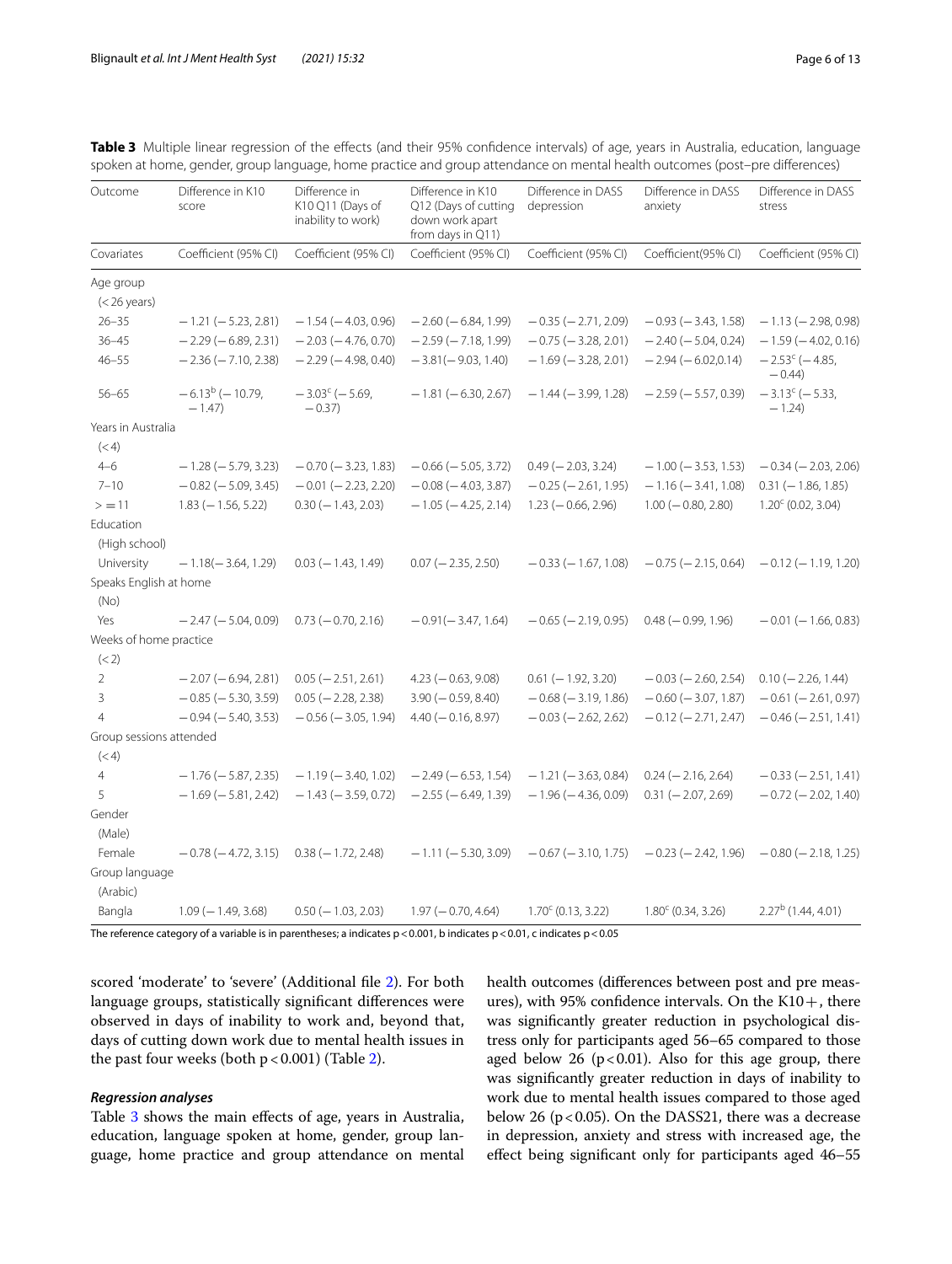<span id="page-6-0"></span>Table 4 Multiple linear regression of the effects (and their 95% confidence intervals) of age, years in Australia, education, language spoken at home, gender, group language, home practice, group attendance and home practice x group attendance interactions on mental health outcomes (post–pre diferences)

| Covariates                                  | Difference in K10<br>score                       | Difference in<br>K10 Q11 (Days of<br>inability to work) | Difference in<br>K10 Q12 (Days of<br>cutting down work<br>apart from days in<br>Q11) | Difference in DASS<br>depression                                             | Difference in DASS<br>anxiety                                  | Difference in DASS<br>stress  |  |
|---------------------------------------------|--------------------------------------------------|---------------------------------------------------------|--------------------------------------------------------------------------------------|------------------------------------------------------------------------------|----------------------------------------------------------------|-------------------------------|--|
|                                             | Coefficient (95% CI) Coefficient (95%            | Cl                                                      | Coefficient (95% CI)                                                                 |                                                                              | Coefficient (95% CI) Coefficient (95% CI) Coefficient (95% CI) |                               |  |
| Age group<br>$(<$ 26 years)                 |                                                  |                                                         |                                                                                      |                                                                              |                                                                |                               |  |
| $26 - 35$                                   | $-1.35$ ( $-5.44$ , 2.75) $-1.38$ ( $-3.90$ ,    | 1.13)                                                   |                                                                                      | $-2.45 (-6.90, 1.99) -0.41 (-2.86, 2.03) -0.94 (-3.49,$                      | 1.61)                                                          | $-0.83$ ( $-3.29$ , 1.64)     |  |
| $36 - 45$                                   | $-2.42 (-7.07, 2.23) -1.99 (-4.74,$              | 0.76)                                                   |                                                                                      | $-2.79(-7.38, 1.81) -0.64(-3.31, 2.03) -2.40(-5.06,$                         | 0.26)                                                          | $-1.28$ ( $-3.99$ , 1.44)     |  |
| $46 - 55$                                   | $-2.33(-7.11, 2.45) -2.25(-4.60,$                | 0.46)                                                   |                                                                                      | $-3.76$ ( $-8.97$ , 1.46) $-1.68$ ( $-4.44$ , 1.09)                          | $-2.85^{\circ}$ (-5.96,<br>0.27)                               | $-2.24(-5.55, 1.06)$          |  |
| $56 - 65$                                   | $-6.23^{\circ}$ (-10.98,<br>$-1.49$              | $-3.00^{\circ}$ ( $-5.68$ )<br>$-0.32$                  |                                                                                      | $-1.72$ (-6.30, 2.86) $-1.29$ (-3.97, 1.39)                                  | $-2.64^c$ (-5.69,<br>0.41)                                     | $-2.94^c$<br>$(-5.72, -0.16)$ |  |
| Years in Australia<br>(< 4)                 |                                                  |                                                         |                                                                                      |                                                                              |                                                                |                               |  |
| $4 - 6$                                     | $-1.23$ ( $-5.79$ , 3.34) $-0.84$ ( $-3.39$ ,    | 1.71)                                                   | $-0.44$ ( $-4.85$ , 3.96) $0.63$ ( $-1.99$ , 3.26)                                   |                                                                              | $-1.00$ ( $-3.54$ )<br>1.55)                                   | $-0.21 (-2.87, 2.45)$         |  |
| $7 - 10$                                    | $-0.69$ ( $-5.10$ , 3.71) $-0.23$ ( $-2.49$ ,    | 2.03)                                                   |                                                                                      | $-0.32$ ( $-4.34$ , 3.70) $-0.11$ ( $-2.48$ , 2.25)                          | $-0.99(-3.31,$<br>1.33)                                        | $0.49$ ( $-1.96$ , 2.93)      |  |
| >11<br>Education<br>(High school)           | $1.86 (-1.54, 5.26)$                             | $0.19(-1.55, 1.93)$                                     | $-1.31(-4.50, 1.87)$                                                                 | $1.21 (-0.62, 3.04)$                                                         | $1.06 (-0.75, 2.88)$                                           | $1.19 (-0.70, 3.07)$          |  |
| University                                  | $-1.27$ (-3.81, 1.27) 0.09 (-1.40, 1.58)         |                                                         |                                                                                      | $-0.18$ (-2.66, 0.31) -0.37 (-1.78, 1.04) -0.91 (-2.23,                      | 0.64)                                                          | $-0.05$ ( $-1.50$ , 1.41)     |  |
| Speaks English at home<br>(N <sub>O</sub> ) |                                                  |                                                         |                                                                                      |                                                                              |                                                                |                               |  |
| Yes                                         | $-2.35$ ( $-4.97$ , 0.27) 0.75 ( $-0.72$ , 2.21) |                                                         |                                                                                      | $-0.66$ ( $-3.29$ , 1.97) $-0.64$ ( $-2.24$ , 0.96) $0.50$ ( $-1.00$ , 2.00) |                                                                | $0.13 (-1.39, 1.66)$          |  |
| Weeks of home practice<br>(< 2)             |                                                  |                                                         |                                                                                      |                                                                              |                                                                |                               |  |
| $\overline{2}$                              | $-2.62$<br>$(-10.06, 4.83)$                      | $-0.39(-4.74,$<br>3.78                                  | $5.07$ (-2.52, 12.65)                                                                | $0.79$ ( $-3.06$ , 4.64)                                                     | $-0.28(-4.17,$<br>3.61)                                        | $-0.43(-4.29, 3.43)$          |  |
| 3                                           | $-1.06$ ( $-9.92$ , 7.80) 0.33 ( $-4.12$ , 4.77) |                                                         | $7.08 (-1.90, 16.07)$                                                                | $-1.81 (-7.29, 3.66)$                                                        | $-1.13$ ( $-6.33$ )<br>4.07)                                   | $-0.48$ ( $-5.49$ , 4.53)     |  |
| $\overline{4}$                              | $3.08 (-9.75, 15.92) -2.81 (-10.06,$             | 4.43)                                                   | $9.77 (-3.25, 22.78)$                                                                | $1.67$ ( $-5.45, 8.79$ )                                                     | $1.55 (-5.68, 8.78)$                                           | $0.24 (-7.10, 7.58)$          |  |
| Group sessions attended                     |                                                  |                                                         |                                                                                      |                                                                              |                                                                |                               |  |
| (< 4)                                       |                                                  |                                                         |                                                                                      |                                                                              |                                                                |                               |  |
| 4                                           | $-2.20$ ( $-9.79$ , 5.38) $-1.64$ ( $-5.79$ ,    | 2.52)                                                   | $0.76$ ( $-9.55$ , 8.08)                                                             | $-1.30$ (-5.55, 2.95) - 0.82 (-5.10,                                         | 3.46)                                                          | $-1.01$ ( $-5.27, 3.25$ )     |  |
| 5                                           | $-1.33$<br>$(-10.06, 7.40)$                      | $-2.05(-6.47,$<br>2.37)                                 | $-0.73$ ( $-9.55$ , 8.08)                                                            | $-2.66$ ( $-7.27$ , 1.94) 1.15 ( $-3.62$ , 5.92)                             |                                                                | $0.17$ ( $-4.55$ , 4.89)      |  |
|                                             | Home practice & Group sessions interaction       |                                                         |                                                                                      |                                                                              |                                                                |                               |  |
| $(< 2$ weeks* < 4<br>sessions)              |                                                  |                                                         |                                                                                      |                                                                              |                                                                |                               |  |
| 2 wks*4 sessions                            | $1.79(-8.06, 11.64)$                             | $-0.25$ ( $-5.92$ )<br>5.43)                            | $-5.35$ ( $-15.69$ )<br>4.99)                                                        | $-0.43$ ( $-6.01$ , 5.14) 1.76 ( $-3.82$ , 7.33)                             |                                                                | $1.01 (-4.62, 6.65)$          |  |
| 2 wks*5 sessions                            | $-0.04$<br>$(-10.31, 10.22)$                     | $2.16 (-3.62, 7.94)$                                    | $-0.42$ ( $-11.43$ ,<br>10.60)                                                       | $0.26$ ( $-5.54$ , 6.05)                                                     | $-0.91(-6.66,$<br>4.83)                                        | $-0.25$ ( $-6.12, 5.62$ )     |  |
| 3 wks*4 sessions                            | $0.44 (-9.93, 10.80)$                            | $-0.07$ ( $-5.71$ )<br>5.58)                            | $-6.30(-16.81,$<br>4.21)                                                             | $1.42 (-5.08, 7.92)$                                                         | $1.75 (-4.54, 8.03)$                                           | $0.56$ ( $-5.68$ , 6.79)      |  |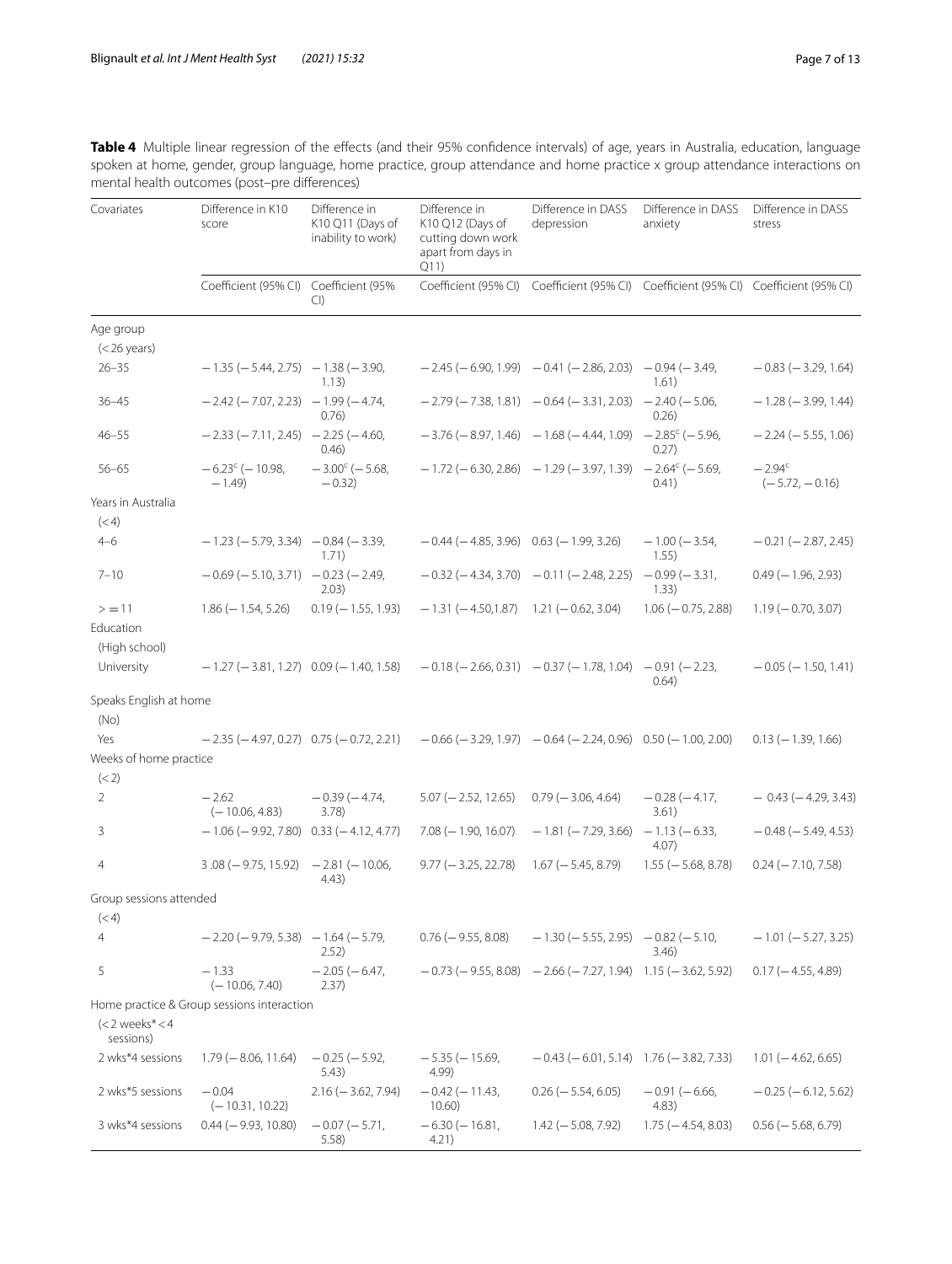#### **Table 4** (continued)

| Covariates                 | Difference in K10<br>score   | Difference in<br>K10 Q11 (Days of<br>inability to work) | Difference in<br>K10 Q12 (Days of<br>cutting down work<br>apart from days in<br>Q11) | Difference in DASS<br>depression                                                    | Difference in DASS<br>anxiety | Difference in DASS<br>stress |
|----------------------------|------------------------------|---------------------------------------------------------|--------------------------------------------------------------------------------------|-------------------------------------------------------------------------------------|-------------------------------|------------------------------|
|                            | Coefficient (95% CI)         | Coefficient (95%<br>Cl)                                 |                                                                                      | Coefficient (95% CI) Coefficient (95% CI) Coefficient (95% CI) Coefficient (95% CI) |                               |                              |
| 3 wks*5 sessions           | 0.01<br>$(-11.00, 11.02)$    | $0.34 (-5.60, 6.28)$                                    | $-4.32(-15.82,$<br>7.17)                                                             | $1.39(-5.13, 7.91)$                                                                 | $-0.52$ ( $-6.87$ )<br>5.83)  | $-1.50$ ( $-7.98$ , 4.98)    |
| 4 wks*4 sessions           | $-3.74$<br>$(-18.40, 10.91)$ | $3.92$ ( $-4.38$ , 12.21)                               | $-6.82$ ( $-21.87$ )<br>8.22                                                         | $-2.78(-11.06,$<br>5.51                                                             | $-1.13$ ( $-9.36$ )<br>7.09)  | $-0.50$ ( $-8.95, 7.94$ )    |
| 4 wks*5 sessions           | $-4.57$<br>$(-19.45, 10.30)$ | $2.40 (-5.84, 10.63)$                                   | $-7.15$<br>$(-22.29, 7.99)$                                                          | $-0.95$ ( $-9.26$ , 7.35) $-2.52$ ( $-10.88$ ,                                      | 5.84)                         | $-1.76$ ( $-10.26$ , 6.74)   |
| Gender<br>(Male)           |                              |                                                         |                                                                                      |                                                                                     |                               |                              |
| Female                     |                              | $-0.77$ ( $-4.72$ , 3.17) $0.37$ ( $-1.73$ , 2.47)      |                                                                                      | $-1.19(-5.36, 2.97) -0.68(-3.10, 1.74) -0.23(-2.42,$                                | 1.96)                         | $-0.88$ ( $-3.25$ , 1.49)    |
| Group language<br>(Arabic) |                              |                                                         |                                                                                      |                                                                                     |                               |                              |
| Bangla                     | $1.18 (-1.44, 3.80)$         | $0.43$ ( $-1.11$ , 1.98)                                | $1.96 (-0.74, 4.65)$                                                                 | $1.70^{\circ}$ (0.14, 3.26)                                                         | $1.85^{\circ}$ (0.37, 3.33)   | $2.22b$ (0.69, 3.75)         |

The reference category of a variable is in parentheses; a indicates p <0.001, b indicates p <0.01, c indicates p <0.05

and 56–65 compared to those aged below 26 when the outcome is stress ( $p < 0.05$ ). There was a significant decrease in stress for participants who had lived in Australia for 11 years or more compared to under four years ( $p < 0.05$ ). Speaking Bangla rather than Arabic was signifcantly associated with an increase in post-program scores for depression (p < 0.05), anxiety (p < 0.05) and stress (p < 0.01).

Table [4](#page-6-0) shows the joint efect of home practice x group attendance and the main efects of age, years in Australia, education, language spoken at home, gender, group language, home practice and group attendance on mental health outcomes, with 95% confidence intervals. The joint efect of home practice x group attendance is not signifcant for any of the outcomes. On the DASS21, there was a signifcant decrease in anxiety for participants aged 46–55 and 56–65 compared to those aged below 26 (both  $p < 0.05$ ). The results for the remaining main efects on outcomes are similar to the ones already reported for Table [3](#page-4-0).

#### **Referrals**

Of the Arabic speakers recruited, seven were already connected with a mental health service or professional and 19 new referrals were made. Of the Bangla speakers recruited, four were already seeing a mental health specialist and 11 new referrals were made.

#### **Participant experiences**

Arabic and Bangla speakers who completed the program were equally positive about the experience. Over 90% of participants from both language groups agreed that mindfulness was compatible with their cultural and religious practices, ftted in with their way of life and provided practical strategies to reduce stress (Additional fle [3\)](#page-10-2). Further, almost all (92% of Arabic and 99% of Bangla speakers) reported sharing mindfulness skills with others—their immediate and extended family, friends, other community members and colleagues.

#### **Group sessions**

Participants reported that the group sessions were "enjoyable", "good", "useful", "benefcial" and "relevant". They found the content of all five sessions helpful, including the new concepts and information and the various related exercises. Several participants, especially in the Arabic speaking groups, commented on the cultural and spiritual relevance and group discussion ("sharing", "connection" and "meeting others"). Overall, there was little that was considered unhelpful. The material was "clearly presented" and "understandable" and the facilitators engaged the group well. When present, as was the case in two groups, children were a distraction, as were interruptions and background noise. Most participants wanted more information and more sessions, or an opportunity to take part in future programs.

#### **Home practice**

Participant feedback on home practice across the fve weeks was particularly instructive. After the frst group session, participants were highly motivated ("will try to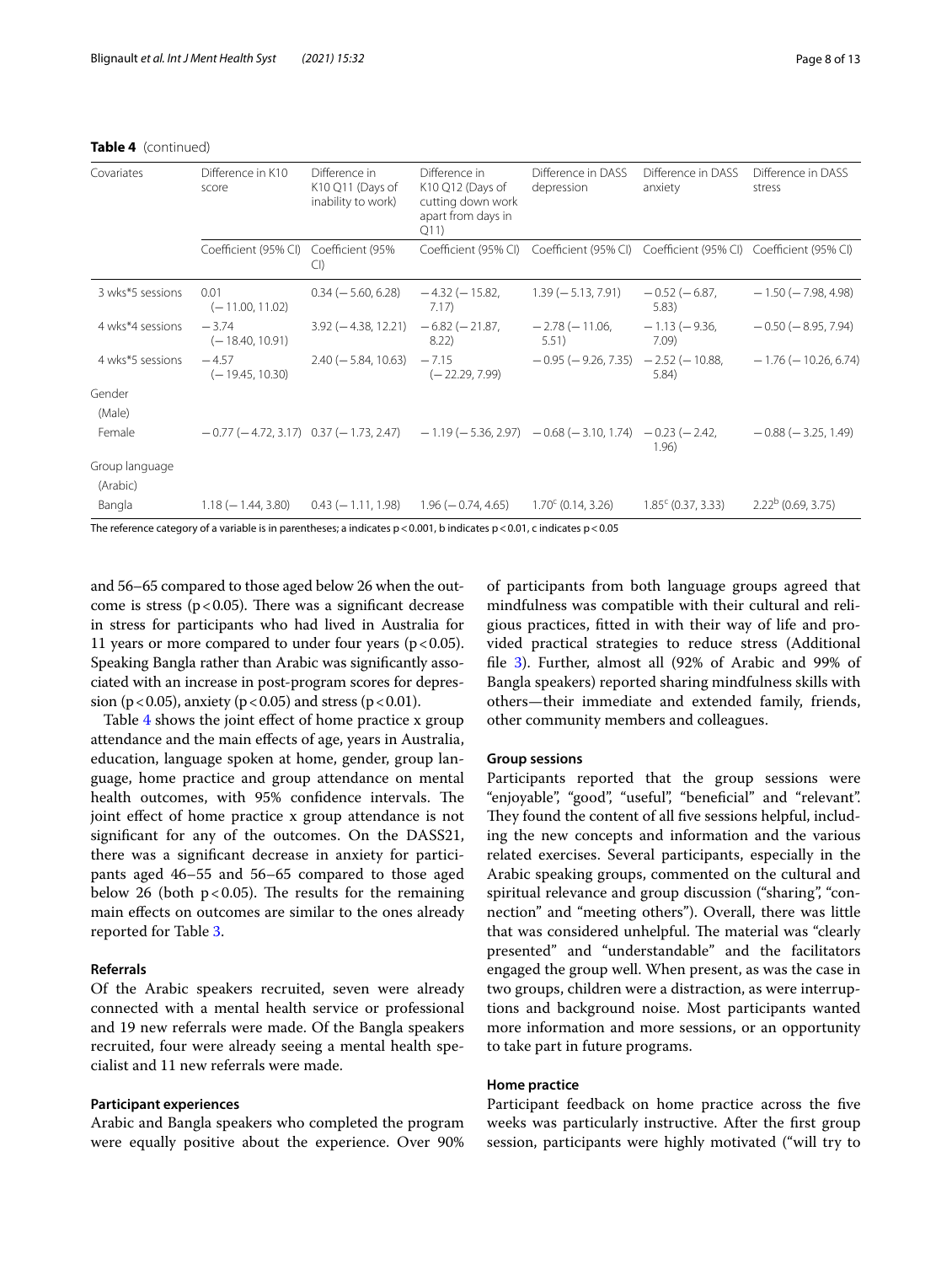practice"). As they practiced the mindfulness exercises and experienced the benefts (e.g. feeling more relaxed, reduced stress and improved sleep), they grew in confdence and increasingly applied the new skills in everyday life (e.g. during prayers, reading the Quran, interacting with family, cooking, doing chores and before going to bed) and shared them with others. By the third week, many participants were practicing with family or a friend. Both Arabic and Bangla speakers reported improved family relationships as well as improvements in their own wellbeing. Some noted that it was difficult to find the opportunity to practice or to carry out the exercises (e.g. fnding it hard to focus or relax, or struggling with pain). Despite the challenges, they continued trying to practice ("needs to be a habit").

Content analysis of all the qualitative data, including both written and verbal feedback, highlighted the main benefts experienced by participants: skills development and personal growth, increased ability to cope with ongoing stressors, and improved wellbeing and relationships. The quotations in Box [2](#page-8-0) are illustrative.

#### <span id="page-8-0"></span>*Box 2. Participant‑reported benefts*

*Skills development and personal growth* "I'm happy that I've done the mindfulness program as I learnt about myself. I enjoyed the exercises and I practice the breathing exercise daily. It has made me more thoughtful, compassionate and wise." (Bangla speaker).

"I wish I had attended all sessions. Having sick children and no one to look after them limited my attendance. I am more mindful when I talk to my children. I am more mindful in my prayers. Trying to practice the skills whenever I can." (Arabic speaker).

"The program restored my confidence in myself and others. My outlook on the world has improved so much. I have more acceptance of things that are out of my control. My relationship with myself is much better and I want to do a lot of things for myself." (Arabic speaker).

*Ability to cope with ongoing stressors* "It's great information. Very important to know because there is a way to deal with stress and taking care of myself." (Arabic speaker).

"Mindfulness skills have helped me calm down during stressful situations with my family. I have also shared these skills with my mum." (Arabic speaker).

"This course taught me to manage my tough situation in life while experiencing a health condition. The skills I learnt will help me for a lifetime." (Bangla speaker).

"The exercises helped me reduce stress related to assignments and schoolwork." (Arabic speaker).

*Wellbeing and relationships* "I practice mindfulness in the evening and they help me sleep well at night." (Bangla speaker).

"Being aware in my prayer allowed me to have a deeper and more meaningful connection with God." (Arabic speaker).

"I used to think a lot about my past but now I think about the present." (Arabic speaker).

"I did the breathing exercise with my 6-year-old. It is helping to promote positive behaviour and time management for both of us." (Bangla speaker).

"The program has taught me to cope with negativity I hear from people and since attending the program I have started feeling good about myself and now I go outside to meet people." (Bangla speaker).

#### **Discussion**

Despite a growing evidence base and wide-spread acceptance among the general population, there has been limited mindfulness-based research in ethnic minorities in western immigrant countries [[22,](#page-12-1) [23](#page-12-2)]. Phase 3 of this ongoing research, with its successful community engagement, high retention rate and positive outcomes, provides further support for the cultural acceptability and clinical utility of mindfulness among Arabic-speaking community members in Sydney and has demonstrated its value for Bangla speakers.

#### **Engagement and delivery**

The widespread underutilisation of mental health services by people from CALD communities in Australia is well-documented [\[4](#page-11-3)]. Barriers include cultural and religious beliefs, low English profciency and lack of knowledge and experience with the health system, together with the stigma and shame attached to mental illness [[24–](#page-12-3)[26\]](#page-12-4). Working with CALD community organisations and groups, 271 people, mostly married women, were recruited to 23 mindfulness group programs. The Arabic speakers included both Muslims and Christians and oneffth were Australian born. Nearly all the Bangla speakers were Muslims and all were born overseas.

The program was delivered by bilingual co-facilitators (a mental health professional and a community worker, both female) at various community venues. Program materials were translated into Arabic and Bangla, and all groups were facilitated in the community language, sometimes with supplementary English. Importantly, the experienced facilitators were able to respond to the needs of diferent groups without compromising its fdelity or efectiveness. Concepts were explained and exercises were introduced in accordance with group members' backgrounds and understanding.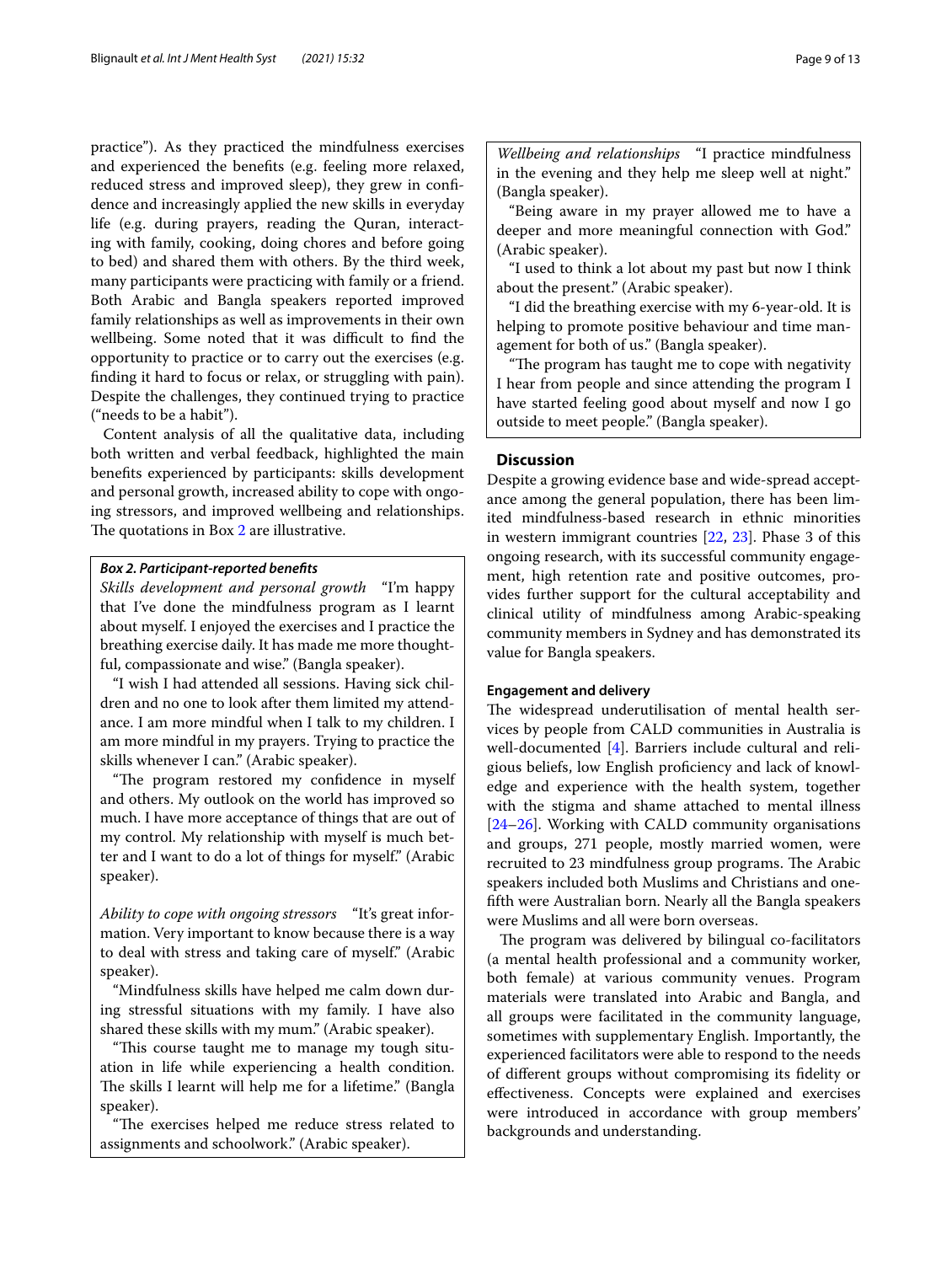Participant retention was high despite the time commitment involved (2.5 h a week for five weeks), as was engagement in home practice. Active participation, including completion of homework assignments or practice between sessions, enhances cognitive and behavioural therapy outcomes [[27](#page-12-5)]. Time spent in formal home practice has been shown to be signifcantly related to the extent of improvement in measures of mindfulness and psychological wellbeing [[28\]](#page-12-6).

#### **Cultural acceptability**

Cultural acceptability was evident in the high retention rates for both language groups, and in post-program responses to the mindfulness knowledge and attitudes questionnaire. It was also refected in the weekly feedback forms and comments to the group facilitators, and the extensive sharing with family, friends and other community members.

#### **Clinical utility**

In both language groups, levels of psychological distress, depression, anxiety and stress were reduced after four weeks with fewer people in the 'severe' and 'extremely severe' categories. Median diferences on the psychometric measures pre and post-program were statistically signifcant; replicating fndings from Phases 1 and 2 of this research  $[9-11]$  $[9-11]$  $[9-11]$ . Participants also showed significant improvement in daily functioning. Phase 1, which included a 12-week follow-up, found that all but four of the 70 Arabic-speaking participants continued with mindfulness practice beyond the 5-week group program and that clinical improvement was maintained [\[9\]](#page-11-8). One advantage of the group format is the opportunity for meeting others with similar interests. It is possible that such connections, as well as sharing mindfulness skills with family and friends, may contribute to the positive outcomes being sustained through ongoing peer support, however we have no evidence for this. Importantly, the program provided a soft-entry point into the healthcare system for those requiring additional care, with 30 new referrals to mental health specialists.

Analysis of the efects of sociodemographic variables (age, years in Australia, education, language spoken at home, gender and group language) and intervention exposure (home practice and group attendance) on mental health outcomes produced few signifcant results. Regressions including main efects only and main efects plus the joint efect of home practice x group attendance produced similar fndings. Compared to participants under 26 years, those aged 56–65 showed signifcantly greater improvement on the  $K10+$ (psychological distress and days of inability to work due to mental health issues) and those aged 46–55 and 56–65 showed signifcantly greater improvement on the DASS21 stress subscale. When the joint efect of home practice x group attendance was factored in, those aged 46–55 and 56–65 also showed signifcantly greater improvement on the anxiety subscale. It is not obvious why this should be so; possibly the older women have reached a life stage where they are more ready and able to focus on their mental health and wellbeing. Nevertheless, these results suggest additional attention should be paid to targeting the younger population.

Years living in Australia (possibly an indicator of acculturation) was signifcantly associated with a reduction in stress in the main efects model. Attending a Banglaspeaking group, rather than an Arabic-speaking group, was signifcantly associated with an increase in anxiety, depression and stress. Again, the reason is not obvious. The Bangla speakers were generally younger, better educated and had spent fewer years in Australia. As a new and emerging community, the Bangla community has a much smaller population, signifcant settlement issues and less community infrastructure than the Arabic community [[8](#page-11-7)].

Qualitative data confrmed the program's clinical utility, with participants reporting that they learned a lot and that mindfulness practice enhanced daily functioning and contributed to improved family relationships. Participants most commonly reported applying mindfulness in family interactions and prayer, activities of high importance within the Arabic and Bangla-speaking communities. Group discussion was seen as a positive feature. Encouraged by the group facilitators and early benefts, they took their home practice seriously and shared the new skills with their social networks. Although we did not measure this, sharing the program information and materials and practicing mindfulness with others undoubtedly increased community mental health literacy, i.e. "knowledge about mental disorders that are associated with their recognition, management and prevention"  $[29]$  $[29]$  $[29]$ . These findings are consistent with other studies demonstrating the benefts of culturally-tailored mental health promotion and mental health literacy training on the wellbeing and mental health literacy of members of the Arabic-speaking community in Sydney [[30,](#page-12-8) [31](#page-12-9)].

#### **Capacity building**

The broader project in which this study was nestled included two other components designed to extend the program's reach and improve access to evidencebased mental health care for CALD community members: development of in-language audio resources and a facilitator training program. Audio resources in Arabic, Bangla and English were made available on USB to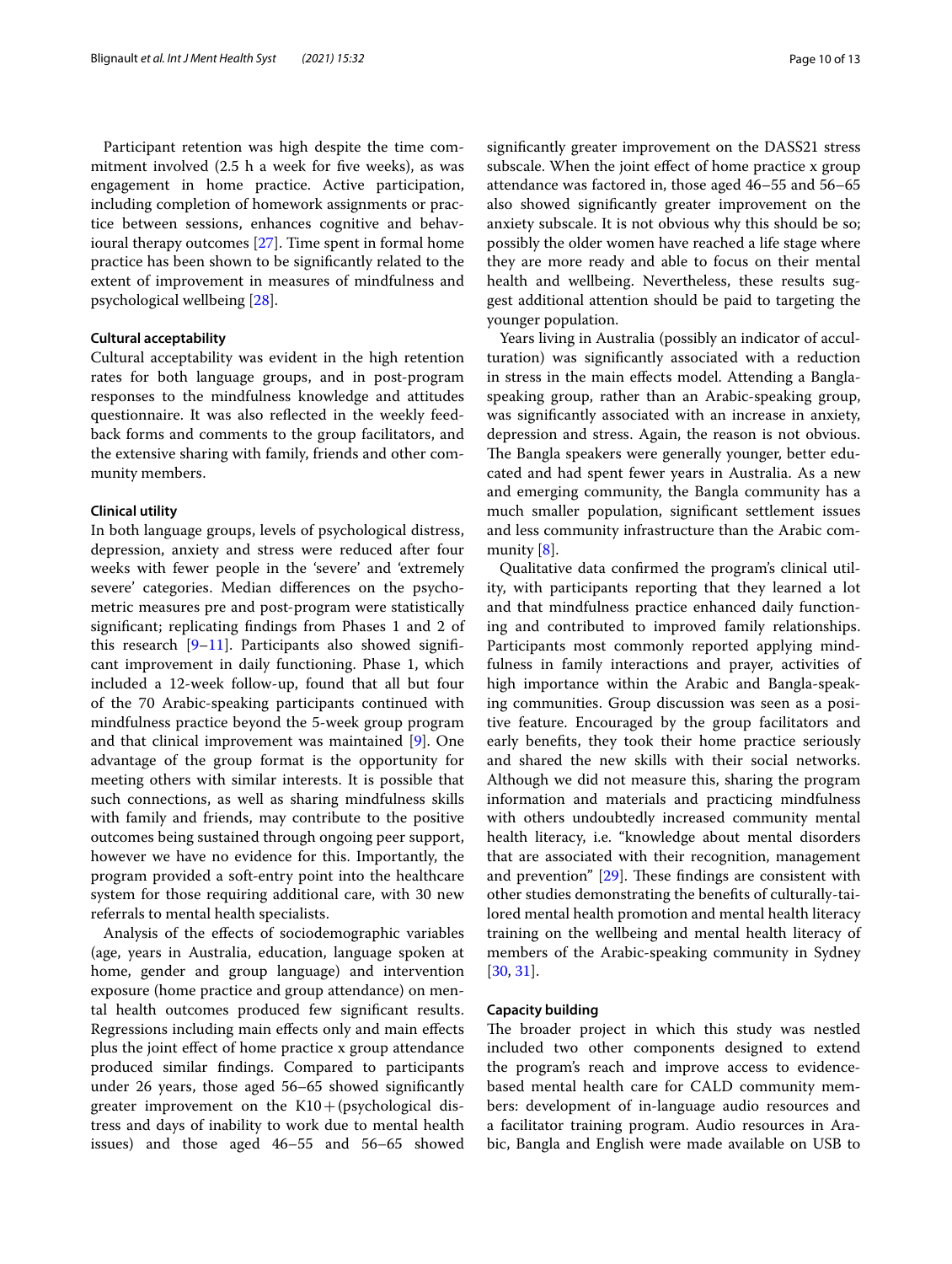past and future participants in order to assist with their ongoing mindfulness practice. Since December 2019, they have also been available on the NSW Multicultural Health Communication Service website [\[32](#page-12-10)]. The facilitator training program was designed to build workforce capacity across primary and specialist mental health care settings. Workshop content covered core mindfulness concepts and techniques and how cultural and religious tailoring of interventions enhances acceptability to CALD communities. Over 70 bilingual mental health clinicians and bilingual community workers now have the skills to facilitate mindfulness groups to their respective communities.

The demonstrated clinical utility of the group mindfulness program with Arabic and Bangla speakers, and the cultural acceptability of the program materials, resulted in further funding to continue roll-out to these community groups. In March 2020, in response to the novel coronavirus, COVID-19, Australia closed its international borders, introduced social distancing and placed limits on the number of people who could gather. As health services were not able to offer face-to-face groups, the clinical lead adapted program resources to support the Arabic-speaking community through regular text messages via established community networks. These messages encouraged mindfulness practice at a time of changing and challenging circumstances. The clinical lead also recorded a 5-min video (in Arabic and English) to introduce mindfulness concepts and link people with the audio resources, which was disseminated through social media and community networks. Subsequently, the mindfulness program was adapted for delivery via videoconferencing and ofered as a one-of session to previous participants or as a shortened multi-session program for new and returning participants. A similar virtual group program has been implemented with the Banglaspeaking community. Accelerated by COVID19, there is emerging international research on the use and efectiveness of mindfulness interventions delivered via telemedicine and online [[33](#page-12-11)[–35](#page-12-12)].

#### **Strengths and limitations**

As an effectiveness study  $[13]$  $[13]$ , bringing together government services and non-government and community organisations, Phase 3 demonstrates how the group mindfulness program is able to deliver outcomes under normal operational conditions. Both the K10 and the DASS21 are self-report measures; nevertheless, they have very good psychometric properties and translated versions have been used with a broad range of study populations, including Arabic and Bangla speakers [\[9](#page-11-8), [19,](#page-11-18) [20](#page-11-19), [31\]](#page-12-9). We did not assess mindfulness using a validated questionnaire, such as the Mindfulness Attention

Awareness Scale or the Five Facet Mindfulness Questionnaire  $[36, 37]$  $[36, 37]$  $[36, 37]$  $[36, 37]$ . This quasi-experimental study  $[38]$  $[38]$  did not include a control/comparison group, nor did we do any formal follow-up. We were unable to collect postprogram data from people who dropped out. Given the high scores on the mental health measures at entry, some regression towards the mean is to be expected. In the absence of a control group it is impossible to conclusively demonstrate cause and efect, however the qualitative data suggests that the intervention did have an impact. Intention to treat analysis accounts for dropouts and incomplete program adherence. Most of the group mindfulness programs were targeted at women, and all were facilitated by women. Over 90% of participants were aged over 26 years (and married women with children). Further research is needed to extend the intervention to men and young people, as well as other migrant communities.

#### **Conclusions**

Translation and cultural adaptation of evidence-based interventions which are then delivered in community settings enables engagement with CALD community members who would not otherwise access mental health services, as well as high retention rates and positive mental health outcomes. Across multiple and diverse groups of Arabic and Bangla speakers in Sydney, the communitybased group mindfulness program was shown to have high levels of cultural acceptability and relevance. It resulted in clinically and statistically signifcant improvements in mental health outcomes, facilitated access to mental health care and boosted mental health literacy. This innovative, low-intensity, in-language mental health intervention that was originally developed for Arabic speakers is scalable and transferable—with cultural tailoring—to Bangla speakers. Future directions include further experimentation with technology-mediated mindfulness interventions.

#### **Abbreviations**

CALD: Culturally and Linguistically Diverse; CESPHN: Central and Eastern Sydney Primary Health Network; DASS21: Depression Anxiety and Stress Scale – 2i items; K10: Kessler Psychological Distress Scale; NSW: New South Wales; SES-LHD: South Eastern Sydney Local Health District; SLHD: Sydney Local Health District.

#### **Supplementary Information**

The online version contains supplementary material available at [https://doi.](https://doi.org/10.1186/s13033-021-00456-0) [org/10.1186/s13033-021-00456-0](https://doi.org/10.1186/s13033-021-00456-0).

<span id="page-10-1"></span><span id="page-10-0"></span>**Additional fle 1.** Sociodemographic characteristics by language group – Participants recruited.

<span id="page-10-2"></span>**Additional fle 2.** Pre and post-program K10 and DASS21 categories by language group – Participants retained.

**Additional fle 3.** Pre and post-program mindfulness knowledge and attitudes by language group – Participants retained.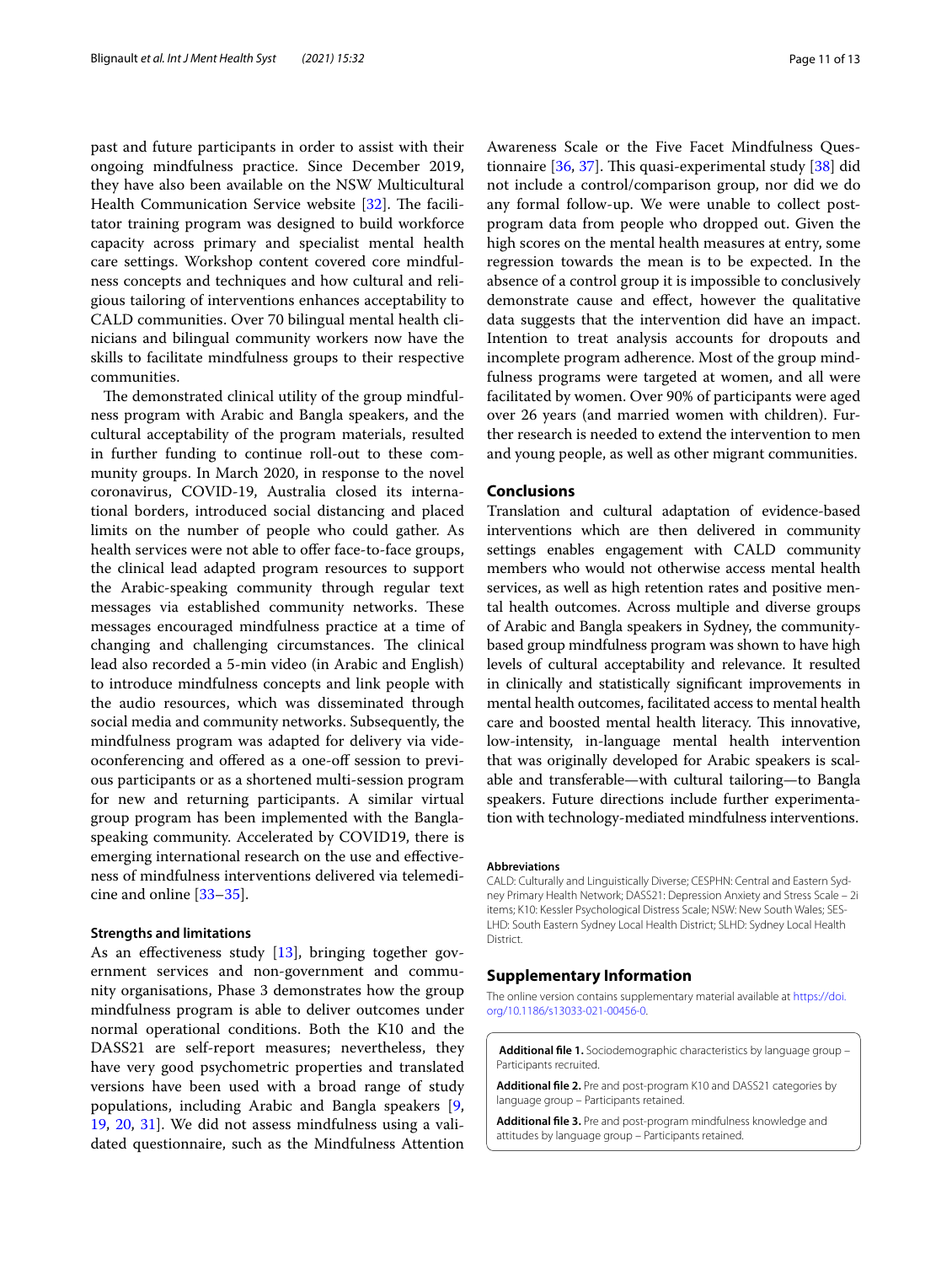#### **Acknowledgements**

Program partners included CESPHN, SESLHD Multicultural Health Service, SESLHD Mental Health Service and SLHD Mental Health Service. The program was made possible through collaboration with a wide range of community organisations: Advance Diversity Services, Al Zahra Muslim Women's Association, Bengali women's groups, Coptic Community Network, Muslim Care, Muslim Women's Association, Lebanese Maronite Church, Lebanese Muslim Association, Can Get Health Canterbury, Metro Assist Campsie, South East Community Connect, and Sydney Multicultural Community Services. We thank the program participants for their contributions to the evaluation, Klara Takas for project coordination and Liz Norsa for assistance with the qualitative analysis.

#### **Authors' contributions**

IB, HS and LW conceived and designed the evaluation. HS acquired the data, which was analysed and interpreted by IB, HM, AK, HS and LW. IB drafted the manuscript, which was edited and approved by all authors. All authors read and approved the fnal manuscript.

#### **Authors' information**

IB, [BSC (Hons), MClinPsych, MIH, PhD] is Principal Research Fellow, Translational Health Research Institute, Western Sydney University. HS, [BA, MA, Grad Cert], is Clinical Lead and Project Manager for the CALD Mindfulness Project, Multicultural Health Service, South Eastern Sydney Local Health District.LW, [BSC (Hons), Grad Cert] is Manager, Priority Populations, SESLHD; Director, Multicultural Health Communications Service; Conjoint Lecturer, South Eastern Sydney Research Collaboration Hub, Centre for Primary Health Care and Equity, University of NSW.HM, [BScStat, MSc, MA, PhD] is Lecturer in Biostatistics, Translational Health Research Institute, Western Sydney University. AK, [BAMS, MPH] is Research Assistant, Translational Health Research Institute, Western Sydney University.

#### **Funding**

This project was funded by the CESPHN with in-kind support from the SESLHD Multicultural Health Service.

#### **Availability of data and materials**

The data sets are not publicly available as they contain information that could potentially re-identify individuals, but are available from LW (author) upon reasonable request and with relevant ethical approval. Program materials are available from HS (author).

#### **Declarations**

#### **Ethics approval and consent to participate**

Ethics approval was obtained from the SESLHD Human Research Ethics Committee (LNR/17/POWH/157), with external recognition from Western Sydney University Human Research Ethics Committee (RH12328). Written consent was obtained from all participants during the frst group session.

#### **Consent for publication**

Not applicable.

#### **Competing interests**

Not applicable.

#### **Author details**

<sup>1</sup> Translational Health Research Institute, Western Sydney University, Locked Bag 1797, Penrith, NSW 2751, Australia.<sup>2</sup> Multicultural Health Service, South Eastern Sydney Local Health District, PO Box 1614, Sydney, NSW 2001, Australia. 3 Priority Populations, Population and Community Health, South Eastern Sydney Local Health District, PO Box 1614, Sydney, NSW 2001, Australia.

Received: 28 October 2020 Accepted: 23 March 2021 Published online: 13 April 2021

#### **References**

- <span id="page-11-0"></span>1. Australian Government. Australian Governments' multicultural statement: Multicultural Australia – United, Strong, Successful. In: Multicultural afairs. Commonwealth of Australia. 2017. [https://www.homeafairs.gov.au/](https://www.homeaffairs.gov.au/about-us/our-portfolios/multicultural-affairs/about-multicultural-affairs/our-statement) [about-us/our-portfolios/multicultural-afairs/about-multicultural-afairs/](https://www.homeaffairs.gov.au/about-us/our-portfolios/multicultural-affairs/about-multicultural-affairs/our-statement) [our-statement.](https://www.homeaffairs.gov.au/about-us/our-portfolios/multicultural-affairs/about-multicultural-affairs/our-statement) Accessed 10 Oct 2020.
- <span id="page-11-1"></span>2. Jupp J. The Australian people: An encyclopedia of the nation, its peoples and their origins. Cambridge: Cambridge University Press; 2001.
- <span id="page-11-2"></span>Simon-Davies J. Population and migration statistics in Australia. Canberra: Parliamentary Library; 2018.
- <span id="page-11-3"></span>4. Minas H, Kakuma R, San Too L, Vayani H, Orapeleng S, Prasad-Ildes R, et al. Mental health research and evaluation in multicultural Australia: developing a culture of inclusion. Int J Ment Health Syst. 2013;7:23.
- <span id="page-11-4"></span>5. South Eastern Sydney Local Health District (SESLHD). Vulnerable and priority populations in South Eastern Sydney Local Health District: Analysis of ABS Census 2016. In: Policies and Publications. 2018. [https://seslhd.](https://seslhd.health.nsw.gov.au/sites/default/files/groups/PICH/Priority%20Populations/Population%20Profile_vulnerable%20and%20priority%20populations_SESLHD_ABS%20Census%202016.pdf) [health.nsw.gov.au/sites/default/fles/groups/PICH/Priority%20Populati](https://seslhd.health.nsw.gov.au/sites/default/files/groups/PICH/Priority%20Populations/Population%20Profile_vulnerable%20and%20priority%20populations_SESLHD_ABS%20Census%202016.pdf) [ons/Population%20Profle\\_vulnerable%20and%20priority%20populati](https://seslhd.health.nsw.gov.au/sites/default/files/groups/PICH/Priority%20Populations/Population%20Profile_vulnerable%20and%20priority%20populations_SESLHD_ABS%20Census%202016.pdf) [ons\\_SESLHD\\_ABS%20Census%202016.pdf](https://seslhd.health.nsw.gov.au/sites/default/files/groups/PICH/Priority%20Populations/Population%20Profile_vulnerable%20and%20priority%20populations_SESLHD_ABS%20Census%202016.pdf). Accessed 10 Oct 2020.
- <span id="page-11-5"></span>6. NSW Health. NSW Health Plan for healthy culturally and linguistically diverse communities 2019–2023. In: Policy Distribution System. NSW Ministry of Health; 2019. [https://www1.health.nsw.gov.au/pds/Activ](https://www1.health.nsw.gov.au/pds/ActivePDSDocuments/PD2019_018.pdf) [ePDSDocuments/PD2019\\_018.pdf](https://www1.health.nsw.gov.au/pds/ActivePDSDocuments/PD2019_018.pdf). Accessed 10 Oct 2020.
- <span id="page-11-6"></span>7. Dowsett M, Broome R. A demographic and social profle of Sydney Local Health District. In: Population Health. Sydney Local Health District. 2018. Accessed 10 Oct 2020.
- <span id="page-11-7"></span>8. DiverseWerks. Needs and assets assessment: new and emerging communities, prepared for the South Eastern Sydney Local Health District and partners. DiverseWerks; 2016.
- <span id="page-11-8"></span>9. Blignault I, Saab H, Woodland L, Comino E. Evaluation of the acceptability and clinical utility of an Arabic-language mindfulness CD in an Australian community setting. Transcult Psychiatry. 2019. [https://doi.org/10.1177/](https://doi.org/10.1177/1363461519825880) [1363461519825880](https://doi.org/10.1177/1363461519825880).
- <span id="page-11-9"></span>10. South Eastern Sydney Local Health District (SESLHD). Mindfulness Program for Arabic Speaking Women: Arabic Mindfulness Intervention Phase 2. Darlinghurst: South Eastern Sydney Local Health District. 2017.
- <span id="page-11-10"></span>11. Blignault I, Saab H, Woodland L & O'Callaghan C. Cultivating mindfulness: Evaluation of a community-based mindfulness program for Arabic-speaking women in Australia (under review).
- <span id="page-11-11"></span>12. Sax Institute. Translational research framework: testing innovation in policy, programs and service delivery. In: Evaluate. Sax Institute. 2016. [https://www.saxinstitute.org.au/wp-content/uploads/Translational-Resea](https://www.saxinstitute.org.au/wp-content/uploads/Translational-Research-Framework.pdf) [rch-Framework.pdf](https://www.saxinstitute.org.au/wp-content/uploads/Translational-Research-Framework.pdf). Accessed 8 Sept 2020.
- <span id="page-11-12"></span>13. Australian Mental Health Outcomes and Classifcation Network: The National Outcomes and Casemix Collection (NOCC). [https://www.](https://www.amhocn.org/nocc-collection/nocc-measures) [amhocn.org/nocc-collection/nocc-measures](https://www.amhocn.org/nocc-collection/nocc-measures) (2020). Accessed 8 Sept 2020.
- <span id="page-11-13"></span>14. Kessler RC, Andrews G, Colpe LJ, Hiripi E, Mroczek DK, Normand S-LT, et al. Short screening scales to monitor population prevalences and trends in non-specifc psychological distress. Psychol Med. 2002; 32(6):959–76.
- <span id="page-11-14"></span>15. Australian Mental Health Outcomes and Classifcation Network: Kessler - 10+. <https://www.amhocn.org/publications/kessler-10> (2020). Accessed 8 Sept 2020.
- <span id="page-11-15"></span>16. Transcultural Mental Health Centre: Kessler 10. [https://www.dhi.health.](https://www.dhi.health.nsw.gov.au/transcultural-mental-health-centre-tmhc/resources/multilingual-resources-by-title/kessler-10) [nsw.gov.au/transcultural-mental-health-centre-tmhc/resources/multi](https://www.dhi.health.nsw.gov.au/transcultural-mental-health-centre-tmhc/resources/multilingual-resources-by-title/kessler-10) [lingual-resources-by-title/kessler-10.](https://www.dhi.health.nsw.gov.au/transcultural-mental-health-centre-tmhc/resources/multilingual-resources-by-title/kessler-10) (n.d.). Accessed 8 Sept 2020.
- <span id="page-11-16"></span>17. Lovibond PF, Lovibond SH. The structure of negative emotional states: Comparison of the Depression Anxiety Stress Scales (DASS) with the Beck Depression and Anxiety Inventories. Behav Res Ther. 1995;33(3):335–43.
- <span id="page-11-17"></span>18. Lovibond SH, Lovibond PF. Manual for the depression anxiety stress scales. Sydney: Psychology Foundation of Australia; 1995.
- <span id="page-11-18"></span>19. Moussa MT, Lovibond PF, Laube R, Megahead HA. Psychometric properties of an Arabic version of the Depression Anxiety Stress Scales (DASS). Res Soc Work Pract. 2016. [https://doi.org/10.1177/1049731516662916.](https://doi.org/10.1177/1049731516662916)
- <span id="page-11-19"></span>20. Alim SA, Mahbub-E-Kibria S, Islam MJ, Uddin MZ, Nessa M, Wahab MA, et al. Translation of DASS 21 into Bangla and validation among medical students. Bang J Psychiatry. 2014;28(2):67–70.